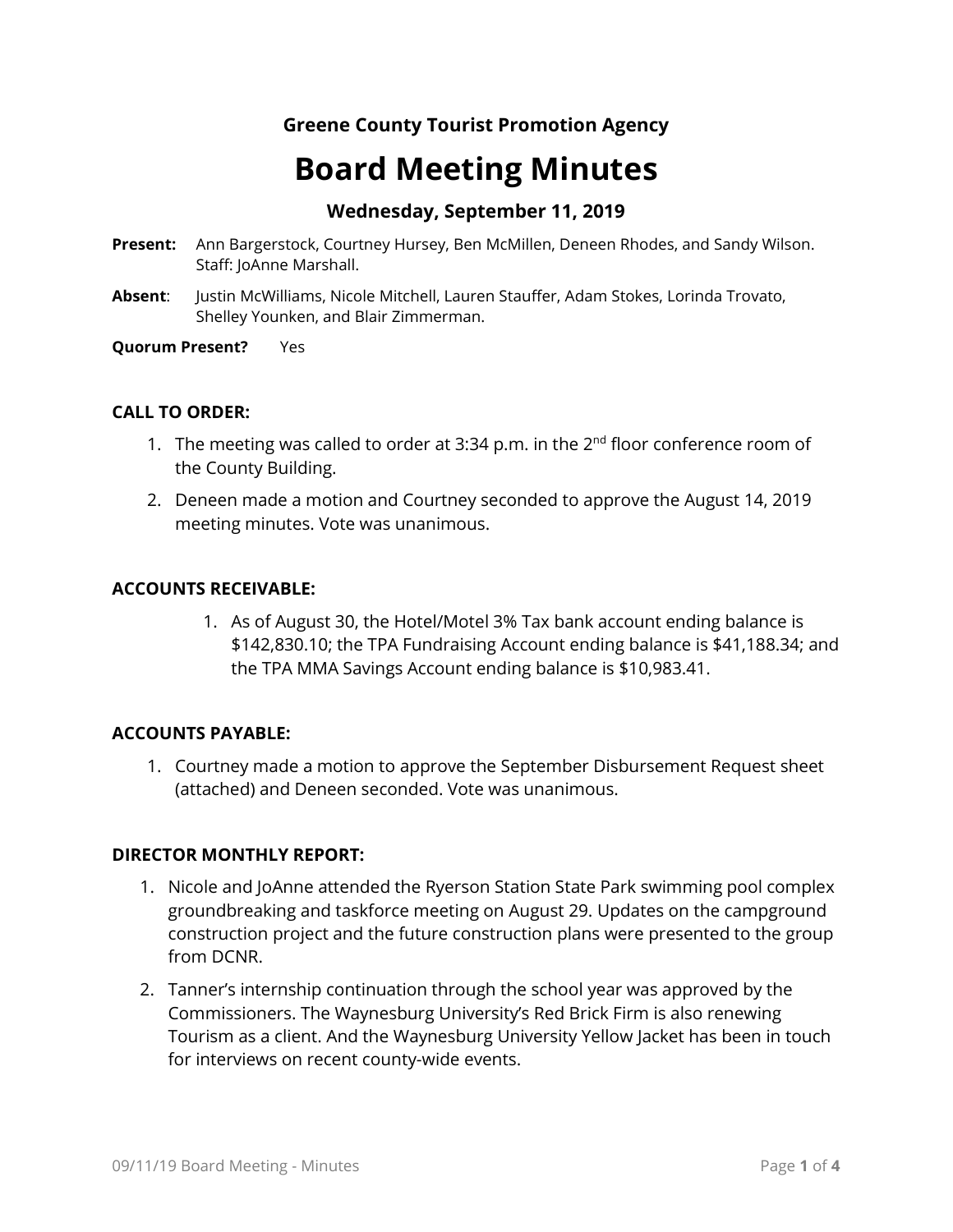- 3. The Masonic Lodge approached the Commissioners, State Rep. and State Senator about a Welcome to Waynesburg sign at the Greene County Fairgrounds. Tourism will help lead the project after PennDOT confirms the possibility of a project.
- 4. The statewide Destination Marketing Organization's monthly phone call meeting is set for Thursday, September 12 at 10 a.m.

## **COMMITTEE REPORTS:**

#### *Advertising & Promotion:*

Sandy made the motion and Courtney seconded to approve the renewal agreement for ITI Digital's Daily Events Calendar at \$3,900 for 1-year, and the purchase of a half-page ad in the 2020 Official Visitor Guide and a Mini Run of Site web campaign from May to October for VisitPITTSBURGH at \$5,700. The vote was unanimous.

- *Bylaws: Nothing at this time.*
- *Finance: Nothing at this time.*
- *Fundraising:* Deneen and JoAnne presented that 14 tickets were sold for the VIP Mystery Tour and 4 tickets were used in giveaways in exchange for advertising. The stops included Greene County Historical Society Museum, Cox Farm Covered Bridge, Lippencott Alpacas and Thistlethwaite Vineyards. The event operated at a loss of \$524.03 due to planning on 50 attendees. All the attendees had a wonderful time and would like to attend another Mystery Tour.

After discussion, the board would like to continue planning tours in the future. Changes would be made to accommodate smaller groups in the spring and/or fall.

*Grants:* Deneen made the motion and Sandy seconded to approve the final disbursements for advertising and promotions grants of \$500 to Greene County Fair Board for the Greene County Fair, \$500 to Waynesburg Lions Club for Sounds of Summer, \$1,000 to Special Events Commission for Rain Day Festival, and \$250 to Greene County Chamber of Commerce for Motor Madness Benefit Car Show. Vote was unanimous.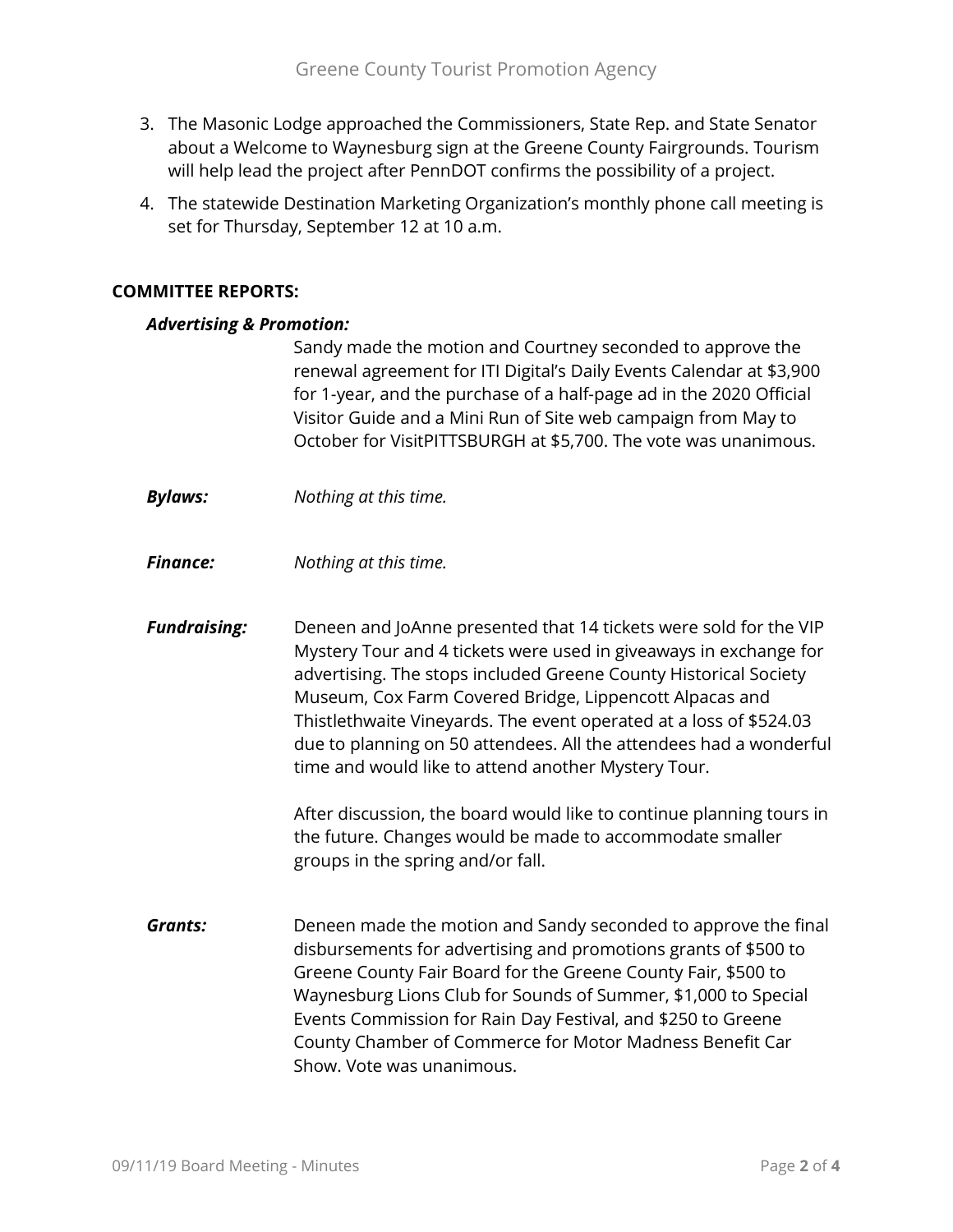*Hotel/Motel Tax:* Hotel occupancy for July 2019 was 77.0% with an average daily room rate of \$82.26 and revenue per available room at \$63.35.

*Long-Range/Strategic Planning: Nothing at this time.*

**Partnership:** EQT Rec Center joined as a partner in September 2019.

### **OLD BUSINESS:**

1. Open discussion was held on the possibility of increasing the Local Occupancy Tax and how to utilize the increase of \$100,000 in funding. Discussions included personnel expenses and the addition of a third person on staff to accommodate digital promotion, increasing advertising and trade show campaigns, pursuing additional capital projects including directional signage, and educational opportunities for partners.

There will be a public meeting at 9 a.m. on Thursday, September 19 to review the County of Greene General Fund budget for Tourism which includes personnel expenses and indirect administration fees.

#### **NEW BUSINESS:**

1. The next meeting of the Visit Upper Ohio Regional Tourism meeting at 11 a.m. on Wednesday, September 18 at the Palace of Gold in Moundsville. Board members that would like to attend should RSVP to JoAnne.

#### **PUBLIC COMMENT:**

*None*

## **ADJOURNMENT:**

1. The meeting adjourned at 4:45 p.m. by a motion from Sandy and seconded by Deneen. The next meeting will be Wednesday, October 9 at 3:30 p.m. in the 2<sup>nd</sup> Floor Conference Room of the County Building.

*Minutes submitted by JoAnne Marshall.*